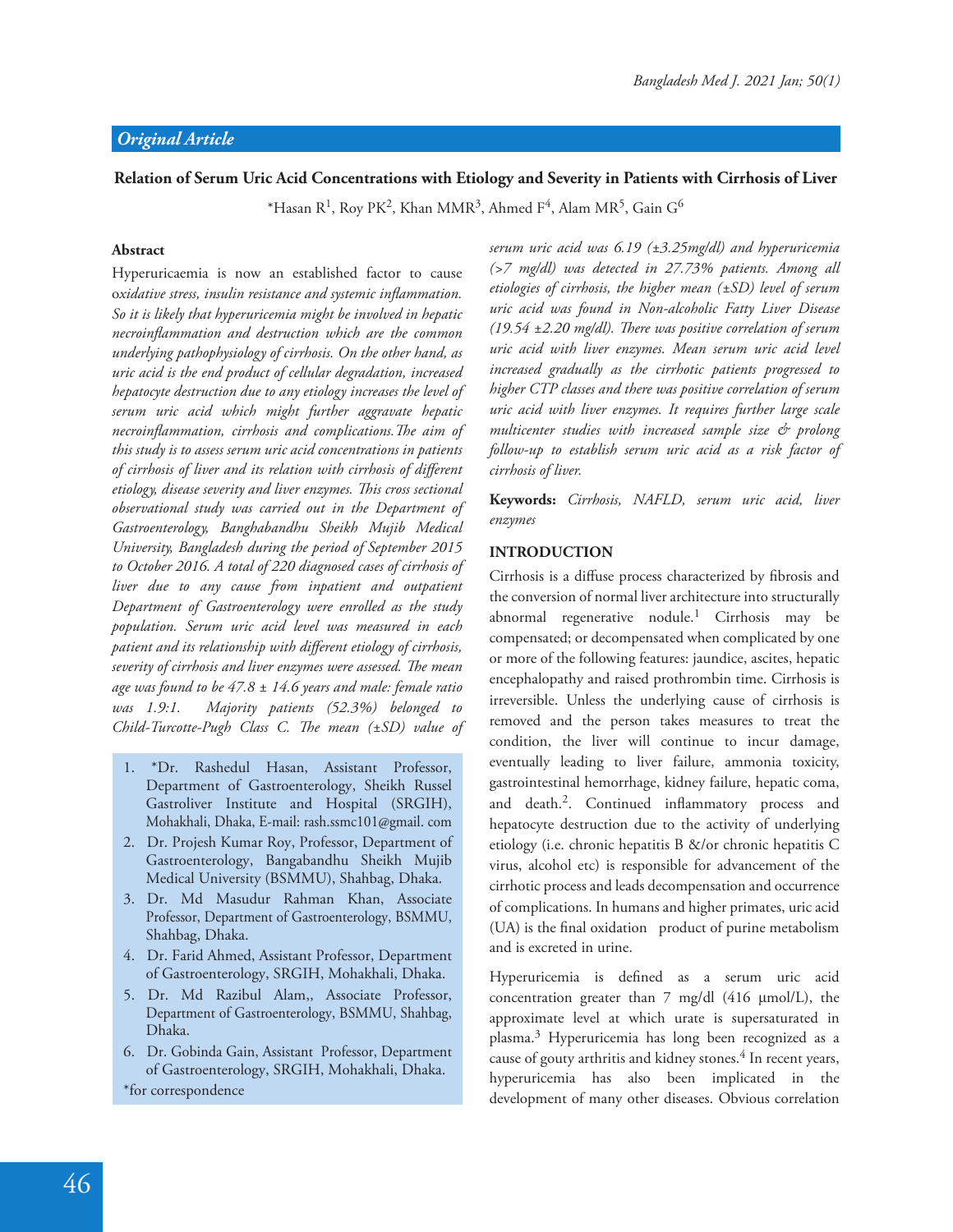has been found in hypertension, kidney disease, metabolic syndrome, and cardiovascular disease.<sup>5,6</sup> The underlying mechanisms include induction of endothelial dysfunction, insulin resistance, oxidative stress, and systemic inflammation by hyperuricemia. <sup>5,6</sup>

Hyperuricemia is now an established factor to cause oxidative stress, insulin resistance and systemic inflammation. So it is likely that hyperuricemia might be involved in hepatic necro-inflammation.<sup>4</sup> In fact, different studies across the world have found correlation between hyperuricemia and cirrhosis. Benerji et al. (2013) conducted comparative study of ALT, AST, GGT & uric acid levels in liver diseases and found association between serum uric acid levels and the incidence of cirrhosis-related hospitalization or the presence of elevated serum ALT or GGT. These associations were largely independent of other known liver disease risk factors. According to their study, the elevated serum uric acid level might be a risk factor for the incidence of chronic liver disease. In an observational study by Paul et al. (2013) found significantly high serum uric acid level in certain cases of CLD i.e. chronic viral hepatitis and autoimmune hepatitis. Uric acid levels were higher in higher CTP score and it was also linked with mortality. Serum uric acid level showed correlation with parameters of CLD i.e. SGOT and INR. Lee et al. (2010) showed in a study on Korean adults with non-alcoholic fatty liver disease that Serum uric acid is independently associated with the presence of NAFLD, and uric acid may be a useful additional measure in assessing the risk of NAFLD in the clinical setting. These associations remained even after adjustment for other surrogate markers of NAFLD, such as AST, ALT, GGT and CRP. Petta et al. (2011) carried out a study on a cohort of patients with histological diagnosis of NAFLD and showed an independent link between hyperuricemia and the severity of liver damage. In particular, they found that hyperuricemia was independently associated with the severity of steatosis and lobular inflammation. Petta et al. (2011) carried out another study on a cohort of mostly overweight or obese patients with histological diagnosis of chronic hepatitis C and found that hyperuricaemia was independently associated with steatosis, its severity and also a factor involved in the progression of liver disease.

A crucial question was raised in different studies as to whether hyperuricaemia plays any role in directly causing hepatic necroinflammation and cirrhosis or whether it is a marker for an adverse metabolic profile that leads to NAFLD/NASH or promotes progression of viral or

alcoholic hepatitis.<sup>10</sup> The aim of the study was to assess uric acid concentrations in patients of cirrhosis of liver and its relation with etiology & severity.

# **MATERIAL AND METHODS**

# **Patients**

This cross sectional observational study was carried out in the Department of Gastroenterology, BSMMU, Bangladesh during the period of September 2015 to October 2016. A total of 220 diagnosed cases of cirrhosis of liver due to any cause from inpatient & outpatient Department of Gastroenterology, BSMMU were enrolled as the study population. Serum uric acid level was measured in each patient and its relationship with different etiology of cirrhosis, severity of cirrhosis and liver enzymes were assessed. Patients were excluded below the age 18, known malignancy, on chemotherapy, on drugs that may impair uric acid level such as allopurinol/ feboxostat/ diuretics, known infection, recent surgery/trauma from the study. History, clinical examination & laboratory investigations were noted in a semi structured data sheet. Alanine transaminase(ALT), aspartate aminotransferase (AST), endoscopy upper git, ultrasonography was done in all patients. The results were noted on the data sheet. Etiology of cirrhosis was ascertained by appropriate investigations, if not known previously, i, e HbsAg, anti Hbc total, Anti HCV, serum caeruloplasmin Urinary copper was done and noted in data sheet. Serum uric acid level was measured for single time for all patients, and send to biochemistry department, the result was noted in the data sheet. CTP score was done for each patient. This study was approved by Institutional Review Board of BSMMU, Dhaka.

**Statistical analysis:** All the data were checked and edited after collection. The statistical analysis of the results being obtained by using windows based computer software devised with Statistical Packages for Social Sciences (SPSS-22) (SPSS Inc., Chicago, IL, USA). The results were presented in tables and figures. Statistical significance was set at p<0.05 and confidence interval set at 95% level. Continuous variables were expressed as mean with standard deviation and categorical variables as count with percentage. Categorical data were assessed by Chi-square test. Association between uric acid and different etiology and CTP class were assessed by Analysis of Variances (ANOVA) test. The correlation between variables were be evaluated by means of Pearson's correlation test.

**Operational definitions: Cirrhosis of liver:** Cirrhosis, a final pathway for a wide variety of chronic liver diseases, is a pathologic entity defined as diffuse hepatic fibrosis with the replacement of the normal liver architecture by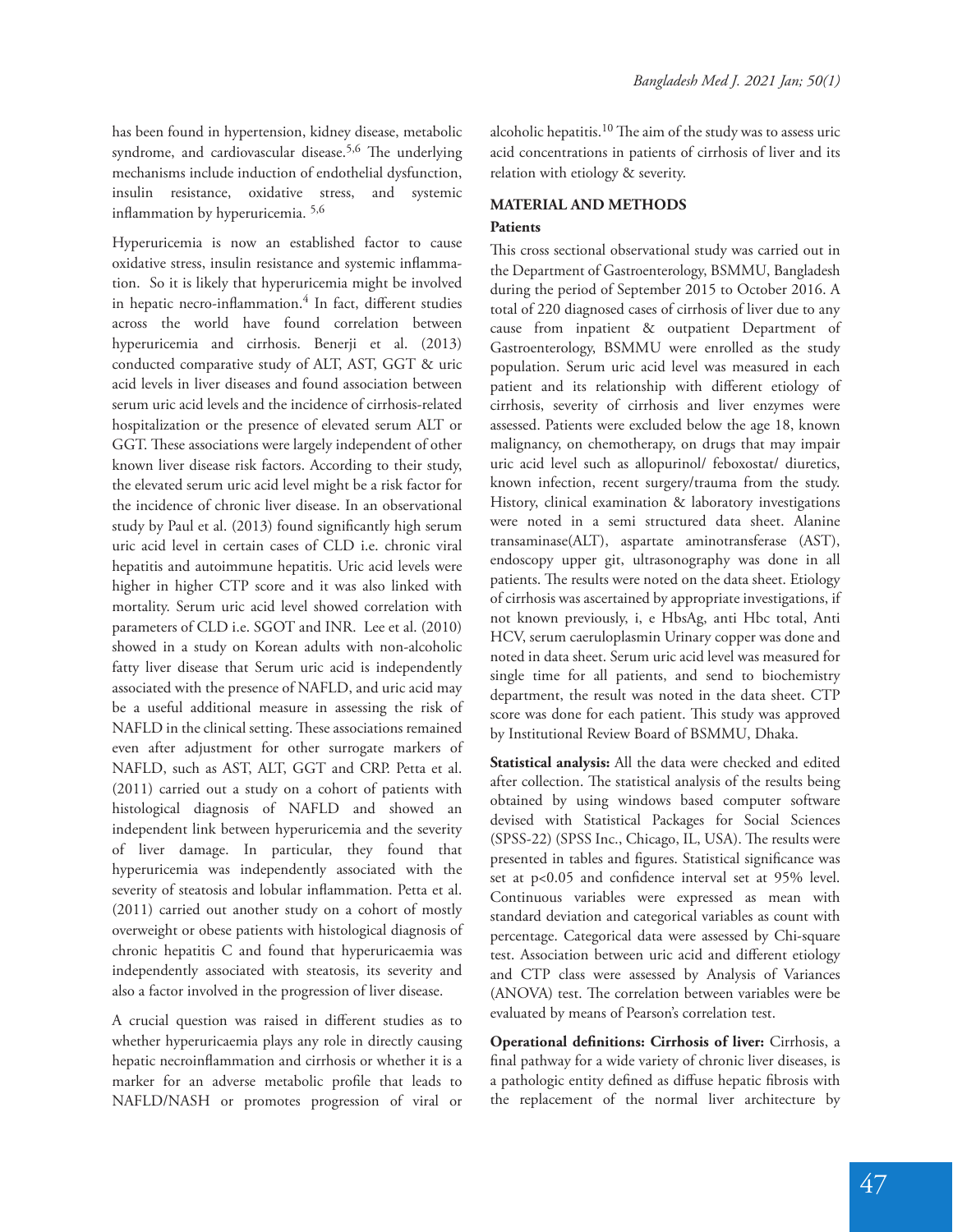nodules. Cirrhosis is strictly speaking a histological diagnosis, a combination of clinical, laboratory, and imaging features can help confirm a diagnosis of cirrhosis.<sup>11</sup> Physical findings suggestive of cirrhosis of liver are, palmer erythema, gynecomastia, spider telangiectasia's or angioma, caput medusa, parotid enlargement, enlarge left lobe of liver with splenomegaly suggests cirrhosis of liver especially in setting of thrombocytopenia and impaired hepatic function (e.g., hypoalbuminemia, prolongation of prothrombin time). Clinical history of chronic liver disease with gastroesophageal varices, ascites, or hepatic encephalopathy is likely to have cirrhosis, and liver biopsy is not essential for confirming cirrhosis. Fibroelastography or Magnetic resonance elastography can help confirm a diagnosis of cirrhosis. Liver biopsy has long been the gold standard for diagnosing cirrhosis but may be associated with costs and procedure related risks, albeit infrequently. The ideal combination of clinical findings and routine laboratory tests to determine whether a patient has cirrhosis without need for liver biopsy has been addressed in systematic fashion  $^{12}$  .

Child-Turcotte-Pugh (CTP) classification of the severity of cirrhosis

CTP score is obtained by adding the score for each parameter.

CTP class:  $A = 5-6$  points,  $B = 7-9$  points,  $C = 10-15$  points.

## **RESULTS**

This cross sectional study was carried out in the Department of Gastroenterology, BSMMU, Dhaka, Bangladesh during the period of September 2015 to October 2016 involving 220 diagnosed patients of cirrhosis of liver due to any etiology to investigate serum uric acid level in cirrhosis of liver patients and its relation with cirrhosis of different etiology, disease severity. Mean age was  $47.8 \pm 14.6$  years. Male (65.5%) were and female (34.5%), and female male ratio was 1:1.9

|                    | Points*  |                                            |                                     |
|--------------------|----------|--------------------------------------------|-------------------------------------|
|                    | 1        | 2                                          | 3                                   |
| Encephalopathy     | None     | Grade 1-2<br>(or precipitant<br>-induced)  | Grade 3-4<br>(or chronic)           |
| Ascites            | None     | Mild/Moderate<br>(diuretic-<br>responsive) | Severe<br>(diuretic-<br>refractory) |
| Bilirubin (mg/dL)  | $<$ 2    | $2 - 3$                                    | >3                                  |
| Albumin $(g/dL)$   | >35      | $28-35$                                    | 28                                  |
| PT (sec prolonged) | $\leq 4$ | $4-6$                                      | > 6                                 |
| orlNR              | 1.7      | $1.7 - 2.3$                                | >2.3                                |

Table-I Shows tha among 220 cirrhotic patients, maximum 63 (28.6%) patients were in the age group of 51–60 years followed by 43 (19.5%), 41 (18.6%), 37 (16.8%) and 36 (16.4%) patients were in the age group of 41-50 years, 31-40 years, >60 years and ≤30 years respectively.

| Table -I: Distribution of patients according to age |
|-----------------------------------------------------|
| and sex                                             |

| Parameters | Frequency (n)                  | Percentage (%) |  |  |  |
|------------|--------------------------------|----------------|--|--|--|
| Age        |                                |                |  |  |  |
| $\leq 30$  | 36                             | 16.4           |  |  |  |
| $31 - 40$  | 41                             | 18.6           |  |  |  |
| $41 - 50$  | 43                             | 19.5           |  |  |  |
| $51 - 60$  | 63                             | 28.6           |  |  |  |
| >60        | 37                             | 16.8           |  |  |  |
|            | Mean $\pm$ SD: 47.8 $\pm$ 14.6 |                |  |  |  |
|            | $(Min - Max): (18 - 75)$       |                |  |  |  |
| Sex        |                                |                |  |  |  |
| Male       | 144                            | 65.5           |  |  |  |
| Female     | 76                             | 34.5           |  |  |  |
| Total      | 220                            | 100.0          |  |  |  |

Table-II Shows the distribution of hyperuricemia patients according to CTP class among the 220 patients 48(21.8%), 57(25.9%) and 115 (52.3%) patients were in CTP class A, B and C respectively. Hyperuricemia were followed in 2(3.3%) in A cases and 13 (21.3%), 46 (75.4%) in B and C class respectively.

**Table-II: Distribution of Uric acid level in patients according to CTP class**

| <b>CTP</b><br>class | Patients<br>n(%) | Hyperuricemia<br>(Serum Uric<br>Acid $>7$ mg/dl)<br>n(%) | Mean±SD         | Range<br>(Min-Max) |
|---------------------|------------------|----------------------------------------------------------|-----------------|--------------------|
| А                   | 48(21.8)         | 2(3.3)                                                   | $4.30 \pm 1.64$ | 2.30-9.80          |
| B                   | 57(25.9)         | 13(21.3)                                                 | $5.60 \pm 1.83$ | 3.10-9.80          |
| $\overline{C}$      | 115(52.3)        | 46(75.4)                                                 | $6.98 \pm 3.80$ | 1.70-21.00         |
| Total               | 220(100.0)       | 61(100.0)                                                | $6.19{\pm}3.25$ | 1.70-21.00         |

Statistical analysis

| Groups            | p value |
|-------------------|---------|
| A vs $B$ vs $C$   | < 0.001 |
| $A \text{ vs } B$ | 0.210   |
| $A$ vs $C$        | < 0.001 |

B vs C 0.027One way ANOVA followed by Bonferroni test was performed to compare between groups.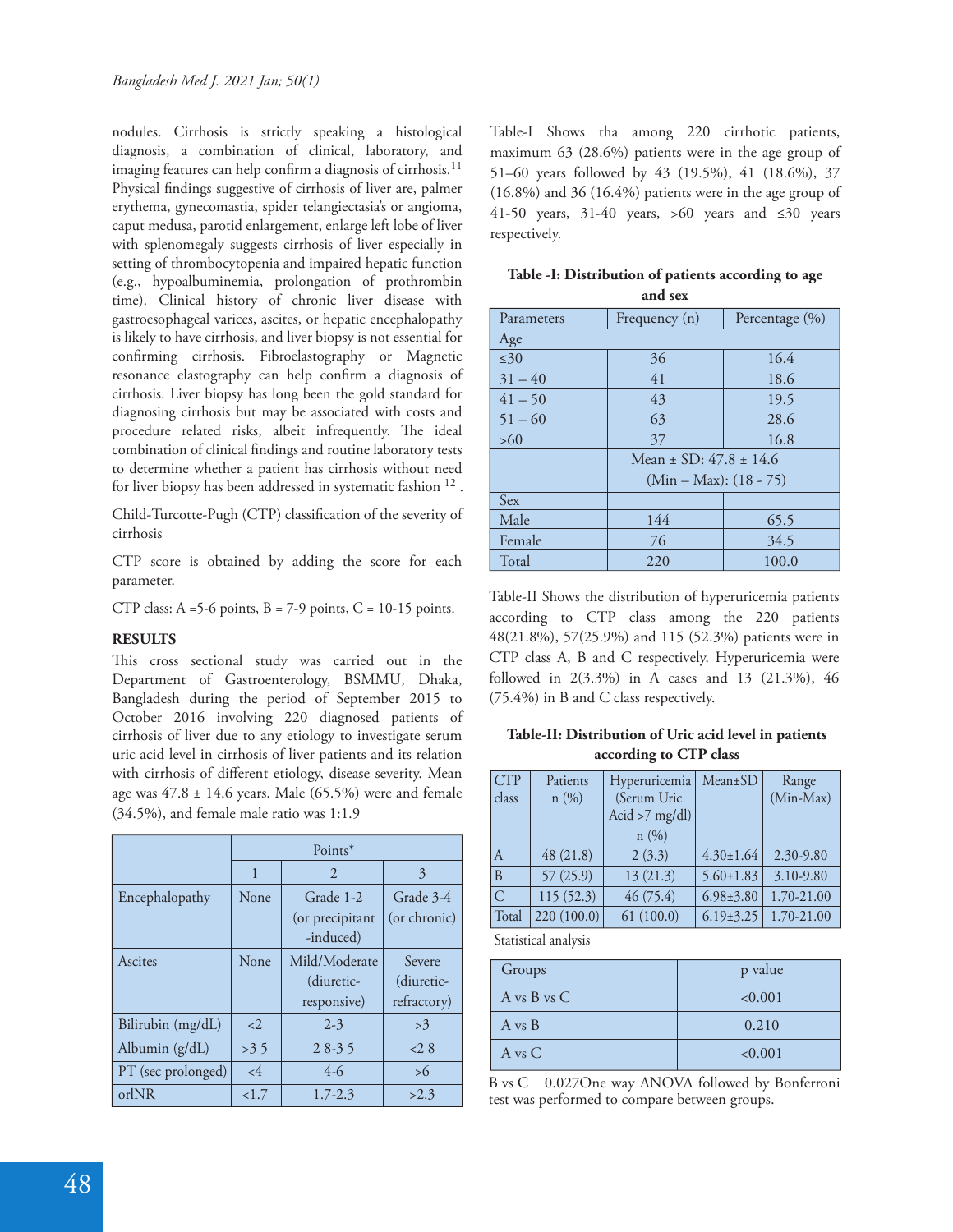**Table-III:** Shows the distribution of Serum uric acid concentrations in different etiology of liver cirrhosis patients. Among the 220 patients of cirrhosis of different etiology, the mean serum uric acid level was found NAFLD patients (19.54 mg/dl), followed by cirrhosis of liver due to CHC, WD, CHB where the mean of serum uric acid level was 6.74,5.91,5.61 mg/dl respectively.

| Diagnosis           | $n\left(\frac{0}{0}\right)$ | Hyperuricemia<br>n(%) | Mean SD         | Range<br>(Min-Max)           |
|---------------------|-----------------------------|-----------------------|-----------------|------------------------------|
| <b>CHB</b>          | 119(54.1)                   | 28(23.5)              | $5.61 \pm 2.19$ | 1.70-11.20                   |
| <b>CHC</b>          | 49(22.3)                    | 16(32.7)              | $6.74 \pm 2.75$ | 3.30-14.10                   |
| Wilson's<br>disease | 18(8.2)                     | 5(27.8)               | $5.91 \pm 2.76$ | 2.30-10.00                   |
| <b>NAFLD</b>        | 5(2.3)                      | 5(100.0)              |                 | 19.54±2.20 15.70-21.00       |
| Non $B/$<br>nonC    | 29(13.2)                    | 7(24.1)               | $4.96 \pm 2.20$ | $2.30 - 8.00$                |
| Total               | 220 (100.0)                 | 61(27.7)              |                 | $6.19 \pm 3.25$ 1.70 - 21.00 |

**Table - III: Distribution of Serum uric acid**  concentrations in different etiology of patients

Table -IV Shows the patients of cirrhosis indifferent etiology, non-NAFLD patients was 97.7% and rest 2.3% was NAFLD. The mean serum uric acid level was found among NAFLD patients 19.54±2.20 mg/dl and non-NAFLD Patients 5.83±2.42

| Table -IV: Serum uric acid concentrations in NAFLD |
|----------------------------------------------------|
| and other causes of liver cirrhosis patients.      |

| Diagnosis           | Patients   | Mean±SD         | Range                          | P     |
|---------------------|------------|-----------------|--------------------------------|-------|
|                     | n(%)       |                 | (Min-Max)                      | value |
| Non<br><b>NAFLD</b> | 215 (97.7) | $5.83 \pm 2.42$ | $1.70 - 14.10$                 | 0.001 |
| <b>NAFLD</b>        | 5(2.3)     |                 | $19.54 \pm 2.20$ 15.70 - 21.00 |       |
| Total               | 220(100.0) | $6.19 \pm 3.25$ | $1.70 - 21.00$                 |       |

Unpaired t test was done to measure the level of significance.

**Table-V:** Association of serum uric acid level (normal and hyperuricemia) with severity of liver cirrhosis according to CTP class. It shows that among 61 patients of hyperuricemia 46 patients were in CTP class C followed by 13 and 2 cases in CTP class B and A respectively. The association of serum uric acid (normal and Hyperuricemia) with severity of liver cirrhosis according to CTP Class was Statistically significant.

| Table -V: Association of serum uric acid level with |
|-----------------------------------------------------|
| severity of liver cirrhosis                         |

| CTP class | Hyperuricemia | Normal      |         |
|-----------|---------------|-------------|---------|
|           | n(%)          | n(%)        | value   |
|           | 2(3.3)        | 46(28.9)    | < 0.001 |
| B         | 13(21.3)      | 44 (27.7)   | 0.334   |
|           | 46(75.4)      | 69(43.4)    | < 0.001 |
| Total     | 61(100.0)     | 159 (100.0) |         |

Chi-square test was done to measure the level of significance



**Figure**-**1:** Bar Diagram on serum uric acid distribution in 220 cirrhotic patients

Figure-1 Show**s** tha among 220 patients, 159 (72.27%) patients had normal level of serum uric acid ( $\leq$  7 mg/dl) and the rest 61(27.73%) patients had hyperuricemia (>7 mg/dl).



**Figure**-**2:** Bar diagram of relation of Serum Uric Acid with severity of liver cirrhosis according to CTP class.

### **DISCUSSION**

In this study a total of 220 cirrhotic patients of any etiology were investigated for serum uric acid level and its relationship with different etiology of cirrhosis, severity of cirrhosis and liver enzymes were assessed. According to patient's age, mean age was 47.8± 14.6 years with an age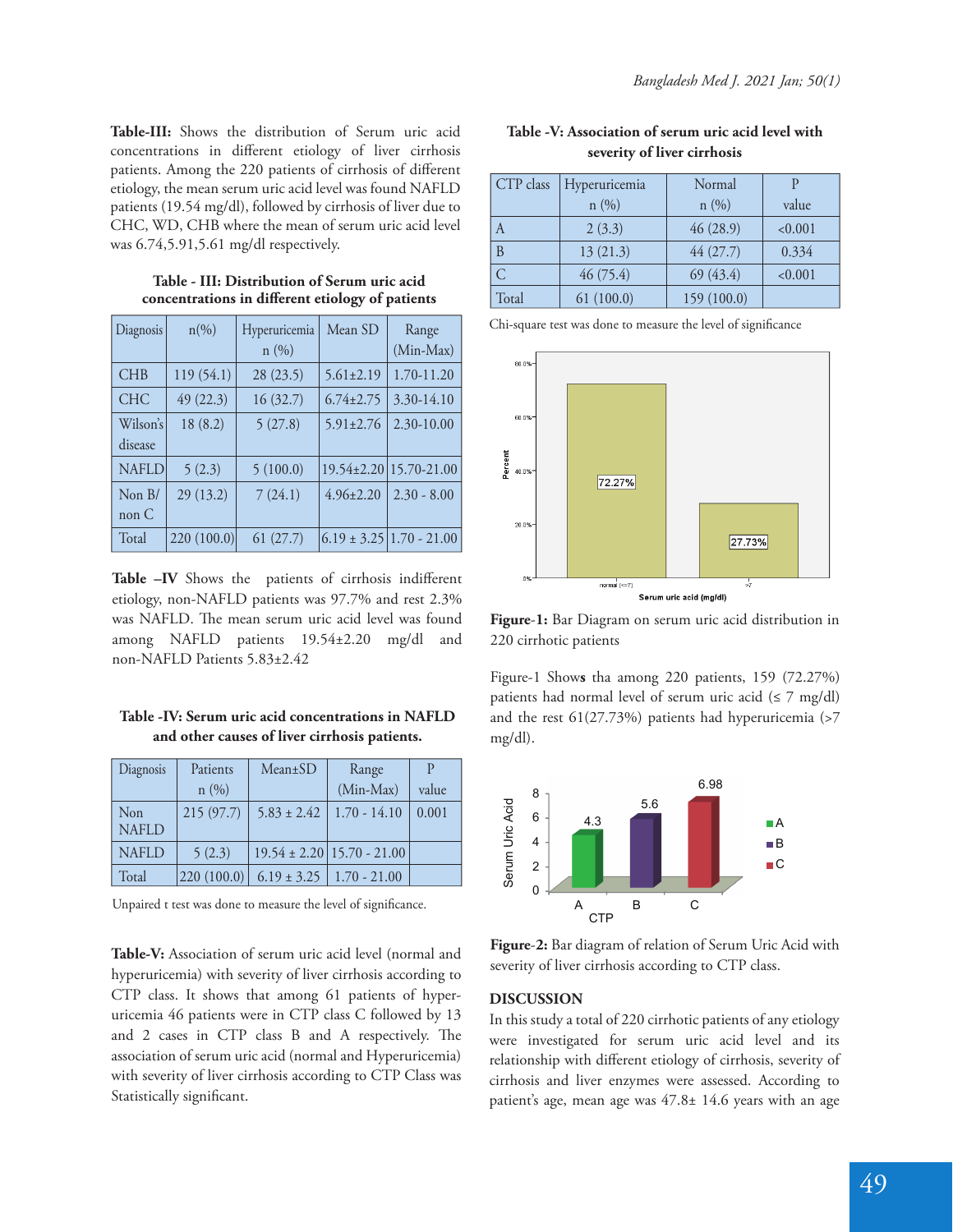range of 18-75 years. Maximum 63 (28.6%) patients were in the age group of 51-60 years followed by 43 (19.5%), 41 (18.6%), 37 (16.8%) and 36 (16.4%) were in the age group of 41-50 years, 31-40 years, >60 years and ≤30 years respectively.

A recent survey Shih et al. (2015) determined the association between nonalcoholic fatty liver disease (NAFLD) and serum uric acid (SUA) levels. The mean age of his study subjects was 40.8 years. Another prospective study by Xu et al. (2010) on NAFLD & serum uric acid involving 7412 participants found the mean age to be 44.4 years. These were nearer to our study in both the instances. Considering gender distribution, male (65.5%) was predominant than female (34.5%) and the ratio was 1.9:1. In a recent study revealing the association of serum uric acid and liver diseases by Shih et al. (2015), reported 47.6 % study population were male. Another study by Paul et al. (2013) found that 31% were female among their study population while carrying out study on serum uric acid level in chronic liver disease. These were also consistent with this study result.

In our study, the focus of our laboratory variable was serum uric acid. The mean serum uric acid was  $6.19$  ( $\pm 3.25$ ) mg/dl. The range was found between  $1.70$  to  $21.00$  mg/dl. Among 220 patients, 159 patients had normal level of uric acid ( $\leq$  7 mg/dl) which represents about 72.27% and the rest 61 of patients i.e. 27.73% had hyperuricemia (>7 mg/dl). A national survey on association between serum uric acid and nonalcoholic fatty liver disease in the US population reported that overall 16.4% had hyperuricemia <sup>13</sup> . A study in India by Benerji, et al.(2013) found the mean level of serum uric acid was 10.6 (±2.0) mg/dl among 55 cirrhotic patients. Antony et al. (2012) measured the serum uric acid to be  $5.63$  ( $\pm 0.08$ ) mg/dl in liver disease patients. The most common cause of cirrhosis of liver in this study was chronic HBV infection followed by chronic HCV, Wilson disease, Non B/Non C and NAFLD. Among the 220 patients of liver cirrhosis, the frequency of CHB was 54.1% followed by chronic HCV in 22.3%, Wilson disease in 8.2%, NAFLD in 2.3% and Non B/ non C in 13.2% patients. Alcoholic was found to be the commonest (36.5%; n=19) commonest cause followed by NAFLD (28.8%), Wilsons disease, autoimmune hepatitis and cryptogenic cirrhosis in a study by Paul et al. (2013), titled as 'Study of serum uric acid in chronic liver disease and its relation with other parameters.

Considering the relation of uric acid with etiology of liver cirrhosis, mean serum uric acid was found maximum in NAFLD patients followed by Cirrhosis liver disease due to CHC, Wilson disease and CHB patients. The mean (SD) level of serum uric acid in NAFLD was found 19.54  $(\pm 2.20)$  mg/dl. Shih et al.  $(2015)$ , found a significant association between serum uric acid levels and NAFLD among the US population. Moreover, Afzali et al. (2010), have showed that serum uric acid levels were associated with the progression of chronic liver diseases such as NAFLD and NASH; and hyperuricemia was found independently associated with the severity of liver damage among NAFLD patients. In a cohort study in China which followed 6890 men and women without NAFLD for 3 years and found a higher incidence of NAFLD in those with higher baseline serum uric acid levels <sup>14</sup>. Another cross-sectional study showed that NAFLD patients had higher serum uric acid levels than healthy controls and that the prevalence of NAFLD was increased at higher serum uric acid levels, suggesting significant association between serum uric acid and NAFLD<sup>16</sup>. Severity of Cirrhosis of liver was assessed by CTP score in this study and among 220 cirrhotic patients 21.8% belonged to CTP Class A, 25.9% to CTP Class B and the majority i.e. 52.3% belonged to CTP Class C. Paul et al. (2013) reported in a similar study that 55.76% of his patients belonged to CTP Class B & 69.2% fell into combined CTP Class B and C. Regarding the relationship of uric acid with severity of liver cirrhosis according to CTP class, mean serum uric acid level increased gradually as the patients progressed to higher CTP class. Mean serum uric acid level (mg/dl) was maximum in CTP class C patients (6.98 ± 3.80) followed by class B (5.60  $\pm$  1.83) and class A (4.30  $\pm$  1.64). This increase of serum uric acid was statistically significant. Paul et al.(2013) reported serum uric acid levels were significantly higher in CTP classes B and C as compared to CTP class A (p<0.0001) & serum uric acid levels were higher with higher CTP scores  $(r=0.44)$ . These findings were consistent with our findings. On observing the liver enzymes level, the mean level of ALT and AST was found to be 48.61 ± 45.48 U/L and 61.33 ± 53.35 U/L respectively. In this study, the correlation of uric acid with AST & ALT, there was significant positive correlation of serum uric acid with AST (r value=0.236; p=0.003). Uric acid had positive correlation with ALT also but the relationship was not statistically significant. Shih et al. (2015) also found that patients with hyperuricemia were more likely to have elevated liver enzymes. Findings of liver enzymes by Benerji, et al (2013) in liver cirrhosis patients correlate with our study findings. They found the ALT level as 67±31.4 U/L and AST as 65±27.5U/L. Paul et al.